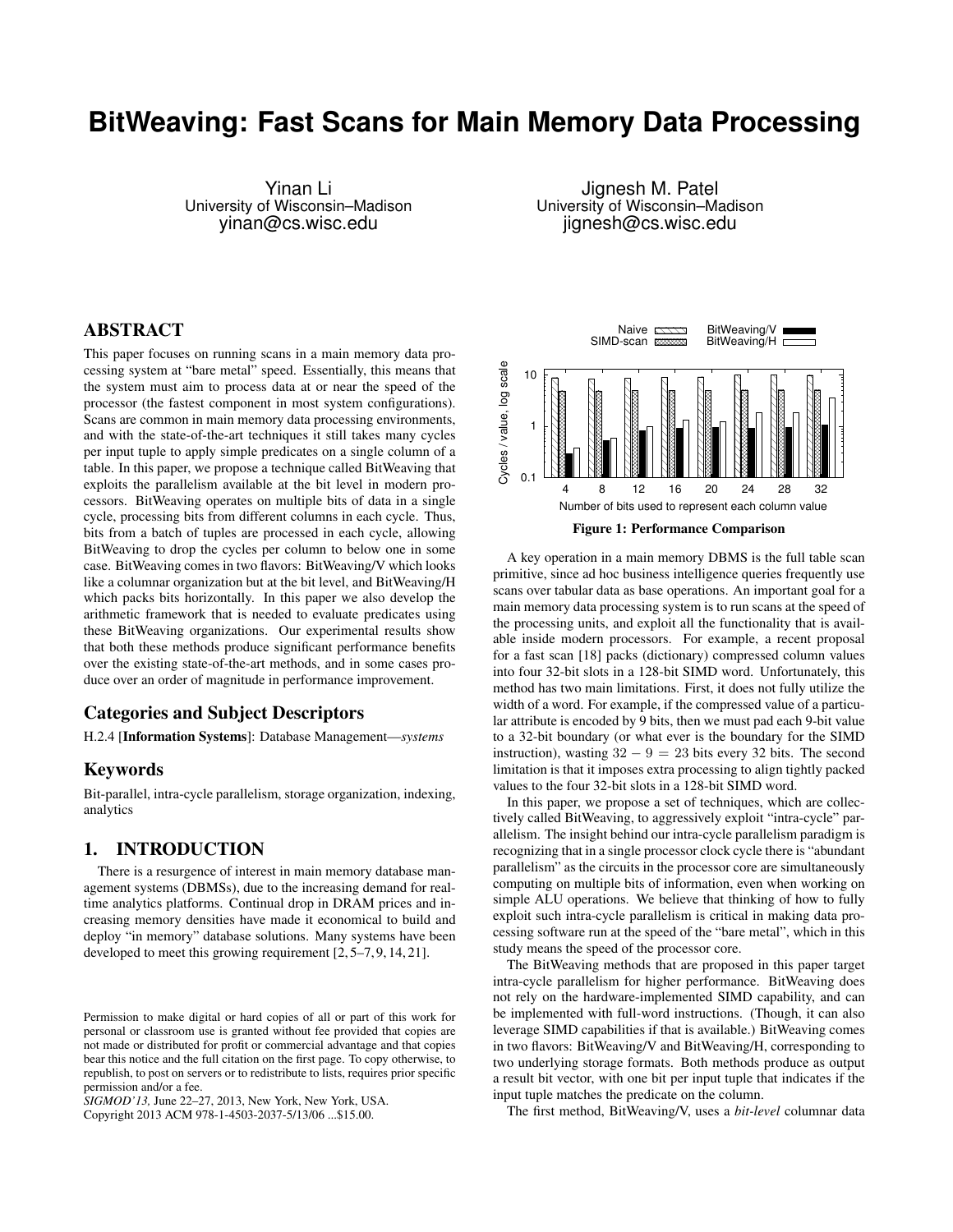organization, packed into processor words. It then organizes the words into a layout that results in largely sequential memory address lookups when performing a scan. Predicate evaluation in the scan operation is converted to logical computation on these "words of bits" using the arithmetic framework proposed in this paper. In this organization, storage space is not wasted padding bits to fit boundaries that are set by the hardware. More importantly, in many cases, an early pruning technique allows the scan computation to be safely terminated, even before all the bits in the underlying data are examined. Thus, predicates can often be computed by only looking at some of most significant bits in each column. This scheme also naturally produces compact result bit vectors that can be used to evaluate the next stage of a complex predicate efficiently.

The second method, BitWeaving/H, uses a bit organization that is a dual of BitWeaving/V. Unlike the BitWeaving/V format, all the bits of a column value are stored together in BitWeaving/H, providing high performance when fetching the entire column value. Unlike previous horizontal bit packing methods, BitWeaving/H staggers the codes across processor words in a way that produces compact result bit vectors that are easily reusable when evaluating the next stage of a complex predicate.

Both BitWeaving methods can be used as a native storage organization technique in a column store database, or as an indexing method to index specific column(s) in row stores or column stores.

Figure 1 illustrates the performance of a scan operation on a single column, when varying the width of the column from 1 bit to 32 bits (Section 6 has more details about this experiment). This figure shows the SIMD-scan method proposed in [18], and a simple method (labeled Naive) that scans each column in a traditional scan loop and interprets each column value one by one. As can be seen in the figure, both BitWeaving/V and BitWeaving/H outperform the other methods across all the column widths. Both BitWeaving methods achieve higher speedups over other methods when the column representation has fewer number of bits, because this allows more column predicates to be computed in parallel (i.e. the intracycle parallelism per input column value is higher). For example, when each column is coded using 4 bits, the BitWeaving methods are 20X faster than the SIMD-scan method. Even for columns that are wider than 12 bits, both BitWeaving methods are often more than 4X faster than the SIMD-scan method. Note that as described in [18], real world data tends to use 8 to 16 bits to encode a column; BitWeaving is one order of magnitude faster than the SIMD-scan method within this range of code widths.

The contribution of this paper is the presentation of the BitWeaving methods that push our intra-cycle parallelism paradigm to its natural limit – i.e. to the bit level for each column. We also develop an arithmetic framework for predicate evaluation on BitWeaved data, and present results from an actual implementation.

The remainder of this paper is organized as follows: Section 2 contains background information. The BitWeaving methods and the related arithmetic framework is described in Sections 3 through 5. Section 6 contains our experimental results. Related work is covered in Section 7, and Section 8 contains our concluding remarks.

# 2. OVERVIEW

Main memory analytic DBMSs often store data in a compressed form [2, 4, 5, 10]. The techniques presented in this paper apply to commonly used column compression methods, including null suppression, prefix suppression, frame of reference, and order-preserving dictionary encoding [2,4,5,10]. Such a scheme compresses columns using a fixed-length order-preserving scheme, and converts the native column value to a *code*. In this paper, we use the term "code" to mean an encoded column value. The data for a column is represented using these codes, and these codes only use as many bits as are needed for the fixed-length encoding.

In these compression methods, all value types, including numeric and string types, are encoded as an unsigned integer code. For example, an order-preserving dictionary can map strings to unsigned integers [3, 10]. A scale scheme can convert floating point numbers to unsigned integers by multiplying by a certain factor [4]. These compression methods maintain an order-preserving one-toone mapping between the column values to the codes. As a result, column scans can usually be directly evaluated on the codes.

For predicates involving arithmetic or similarity predicates (e.g. the LIKE predicates on strings), scans cannot be performed directly on the encoded codes. These codes have to be decoded, and then are evaluated in a conventional way.

# 2.1 Problem Statement

A *column-scalar scan* takes as input a list of n k-bit codes and a predicate with a basic comparison, e.g.  $=, \neq, \lt,, \gt, \lt, \gt,$ , BETWEEN, on a single column. Constants in the predicate are also in the domain of the compressed codes. The column-scalar scan finds all matching codes that satisfy the predicate, and outputs an  $n$ -bit vector, called the *result bit vector*, to indicate the matching codes.

A *processor word* is a data block that can be processed as a unit by the processor. For ease of explanation, we initially assume that a processor word is an Arithmetic Logic Unit (ALU) word, i.e. a 64 bit word for modern CPUs, and in Appendix C of the extended version of this paper [12] we generalize our method for wider words (e.g. SIMD). The instructions that process the processor word as a unit of computation are called *full-word instructions*. Next, we define when a scan is a *bit-parallel method*.

DEFINITION 1. *If* w *is the width of a processor word, and* k *is the number of bits that are needed to encode a code in the column* C*, then a column-scalar scan on column* C *is a bit-parallel method if it runs in*  $O(\frac{nk}{w})$  *full-word instructions to scan over n codes.* 

A bit-parallel method needs to run in  $O(\frac{nk}{w})$  instructions to make full use of the "parallelism" that is offered by the bits in the entire width of a processor word. Since processing  $nk$  bits with w-bit processor words requires at least  $O(\frac{nk}{w})$  instructions, intuitively a method that matches the  $O(\frac{nk}{w})$  bound has the potential to run at the speed of the underlying processor hardware.

#### 2.2 Framework

The focus of this paper is on speeding up scan queries on columnar data in main memory data processing engines. Our framework targets the single-table predicates in the WHERE clause of SQL. More specifically, the framework allows conjunctions, disjunctions, or arbitrary boolean combinations of the following basic comparison operators:  $=, \neq, \lt,, >, \leq, \geq,$  BETWEEN.

For the methods proposed in this paper, we evaluate the complex predicate by first evaluating basic comparisons on each column, using a *column-scalar scan*. Each column-scalar scan produces a *result bit vector*, with one bit for each input column value that indicates if the corresponding column value was selected to be in the result. Conjunctions and disjunctions are implemented as logical AND and OR operations on these result bit vectors. Once the column-scalar scans are complete, the result bit vector is converted to a list of record numbers, which is then used to retrieve other columns of interest for this query. (See Appendix A in [12] for more details.) NULL values and three-valued boolean logic can be implemented in our framework using the techniques proposed in [13], and, in the interest of space, this discussion is omitted here.

We represent the predicates in the SQL WHERE clause as a binary predicate tree. A leaf node encapsulates a basic comparison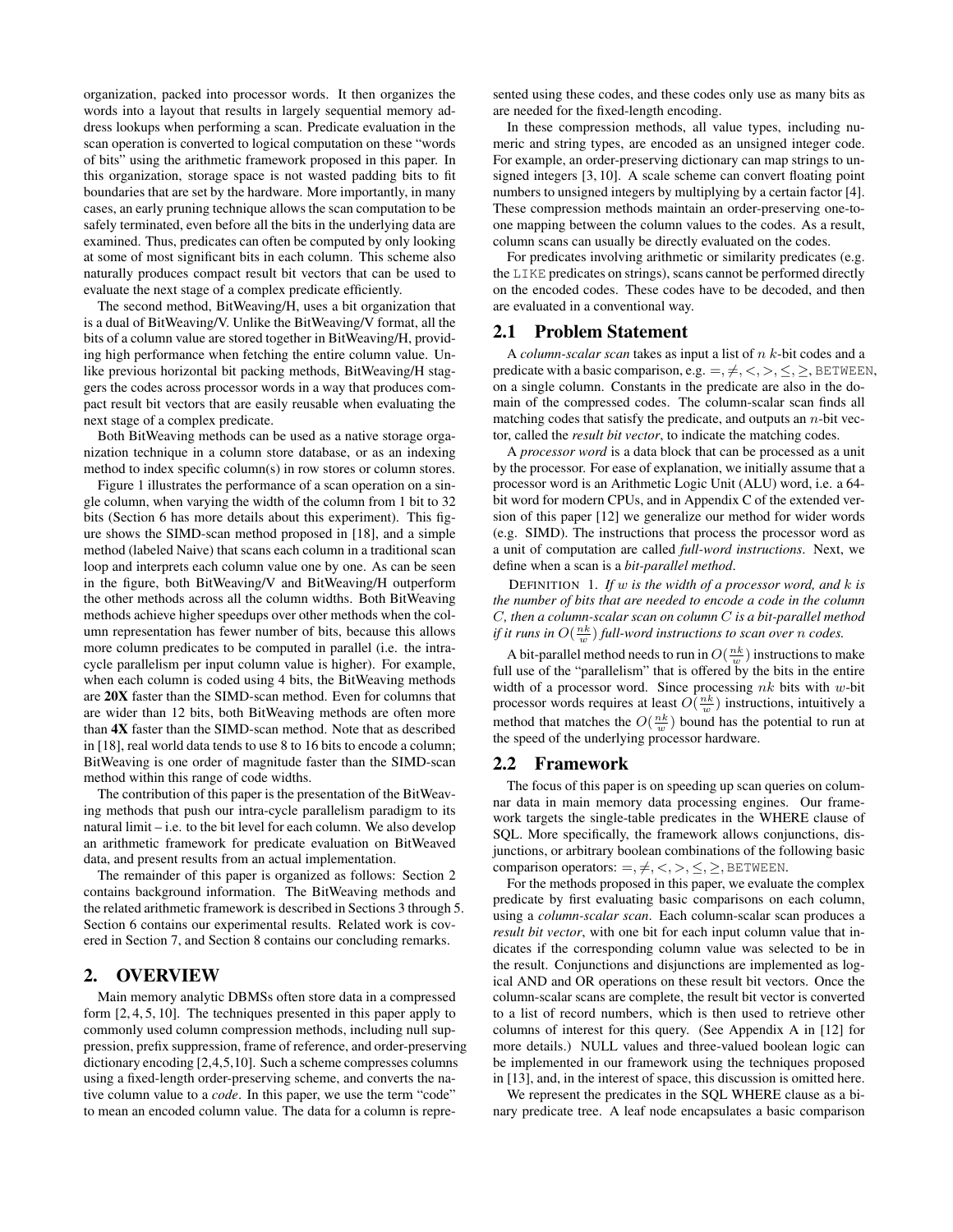operation on a single column. The internal nodes represent logical operation, e.g. AND, OR, NOT, on one or two nodes. To evaluate a predicate consisting of arbitrary boolean combinations of basic comparisons, we traverse the predicate tree in depth-first order, performing the column-scalar comparison on each leaf node, and merging result bit vectors at each internal node based on the logical operator that is represented by the internal node. Figure 8 illustrates an example predicate tree. In Section 3, we focus on single-column scans, and we discuss complex predicates in Section 4.3.

# 3. BIT-PARALLEL METHODS

In this section, we propose two bit-parallel methods that are designed to fully utilize the entire width of the processor words to reduce the number of instructions that are needed to process data. These two bit-parallel methods are called Horizontal Bit-Parallel (HBP) and Vertical Bit-Parallel (VBP) methods. Each method has a storage format and an associated method to perform a columnscalar scan on that storage method. In Section 4, we describe an early pruning technique to improve on the column-scalar scan for both HBP and VBP. Then, in Section 5 we describe the BitWeaving method, which combines the bit-parallel methods that are described below with the early pruning technique. BitWeaving comes in two flavors: BitWeaving/H and BitWeaving/V corresponding to the underlying bit-parallel method (i.e. HBP or VBP) that it builds on.

#### 3.1 Overview of the two bit-parallel methods

As their names indicate, the two bit-parallel methods, HBP and VBP, organize the column codes horizontally and vertically, respectively. If we thought of a code as a tuple consisting of multiple fields (bits), HBP and VBP can be viewed as row-oriented storage and column-oriented storage *at the bit level*, respectively. Figure 2 demonstrates the basic idea behind HBP and VBP storage layouts.

Both HBP and VBP only require the following full-word operations, which are common in all modern CPU architectures (including at the SIMD register level in most architectures): logical and (∧), logical or (∨), exclusive or (⊕), binary addition (+), negation  $(\neg)$ , and k-bit left or right shift  $(\leftarrow_k$  or  $\rightarrow_k$ , respectively).



## Figure 2: HBP and VBP layouts for a column with 3-bit codes. The shaded boxes represent the bits for the first column value.

Since the primary access pattern for scan operations is the sequential access pattern, both the CPU cost and the memory access cost are significant components that contribute to the overall execution time for that operation. Consequently, our methods are optimized for both the number of CPU instructions that are needed to process the data, as well as the number of CPU cache lines that are occupied by the underlying (HBP or VBP) data representations.

## *3.1.1 Running Example*

To illustrate the techniques, we use the following example throughout this section. The data set has 10 tuples, and the column of interest contains the following codes:  $\{1 = (001)_2, 5 = (101)_2, 6 =$  $(110)_2$ ,  $1 = (001)_2$ ,  $6 = (110)_2$ ,  $4 = (100)_2$ ,  $0 = (000)_2$ ,  $7 =$ 

 $(111)_2$ ,  $4 = (100)_2$ ,  $3 = (011)_2$ , denoted as  $c1 - c10$  respectively. Each value can be encoded by 3 bits  $(k = 3)$ . For ease of illustration, we assume 8-bit processor words (i.e.  $w = 8$ ).

## 3.2 The Horizontal bit-parallel (HBP) method

The HBP method compactly packs codes into processor words, and implements the functionality of hardware-implemented SIMD instructions based on ordinary full-word instructions. The HBP method solves a general problem for hardware-implemented SIMD that the natural bit width of a column often does not match any of the bank widths of the SIMD processor, which leads to an underutilization of the available bit-level parallelism.

We first present the storage layout of HBP in Section 3.2.1, and then describe the algorithm to perform a basic scan on a single column over the proposed storage layout in Section 3.2.2.

#### *3.2.1 Storage layout*

In the HBP method, each code is stored in a  $(k + 1)$ -bit section whose leftmost bit is used as a delimiter between adjacent codes (k) denote the number of bits needed to encode a code). A method that does not require the extra delimiter bit is feasible, but is much more complicated than the method with delimiter bits, and also requires executing more instructions per code [11]. Thus, our HBP method uses this extra bit for storage.

HBP tightly packs and pads a group of  $(k + 1)$ -bit sections into a processor word. Let  $w$  denote the width of a processor word. Then, inside the processor word,  $\lfloor \frac{w}{k+1} \rfloor$  sections are concatenated together and padded to the right with 0s up to the word boundary.



Figure 3: Example of the HBP storage layout ( $k = 3, w = 8$ ). Delimiter bits are marked in gray.

In the HBP method, the codes are organized in a storage layout that simplifies the process of producing a result bit vector with one bit per input code (described below in Section 3.2.2). The column is divided into fixed-length *segments*, each of which contains  $(k + 1) \cdot \lfloor \frac{w}{k+1} \rfloor$  codes. Each code represents  $k + 1$  bits values, with  $k$  bits for the actual code and the leading bit set to the delimiter value of 0. Since a processor word fits  $\lfloor \frac{w}{k+1} \rfloor$  codes, a segment occupies  $k + 1$  contiguous processor words in memory space. Inside a segment, the layout of the  $(k + 1) \cdot \lfloor \frac{w}{k+1} \rfloor$  codes, denoted as  $c_1 \sim c_{(k+1)\cdot \lfloor \frac{w}{k+1} \rfloor}$ , is shown below. We use  $v_i$  to denote the  $i^{th}$ processor word in the segment.

| $v_1$ :     | c <sub>1</sub> | $c_{k+2}$                                           | $c_{2k+3}$      | .        | $c_{k\cdot\lfloor\frac{w}{k+1}\rfloor+1}$          |
|-------------|----------------|-----------------------------------------------------|-----------------|----------|----------------------------------------------------|
| $v_2:$      | $c_2$          | $c_{k+3}$                                           | $c_{2k+4}$      | $\cdots$ | $c_{k\cdot\lfloor\frac{w}{k+1}\rfloor+2}$          |
| $\vdots$    | $\vdots$       | $\mathcal{L} = \frac{1}{2} \mathcal{L} \mathcal{L}$ | $\sim 10^{-11}$ |          |                                                    |
| $v_k$ :     | $c_k$          | $c_{2k+1}$                                          | $c_{3k+2}$      |          | $c_{(k+1)\cdot \lfloor \frac{w}{k+1} \rfloor - 1}$ |
| $v_{k+1}$ : | $c_{k+1}$      | $c_{2k+2}$                                          | $c_{3k+3}$      | $\cdots$ | $c_{(k+1)\cdot \lfloor \frac{w}{k+1} \rfloor}$     |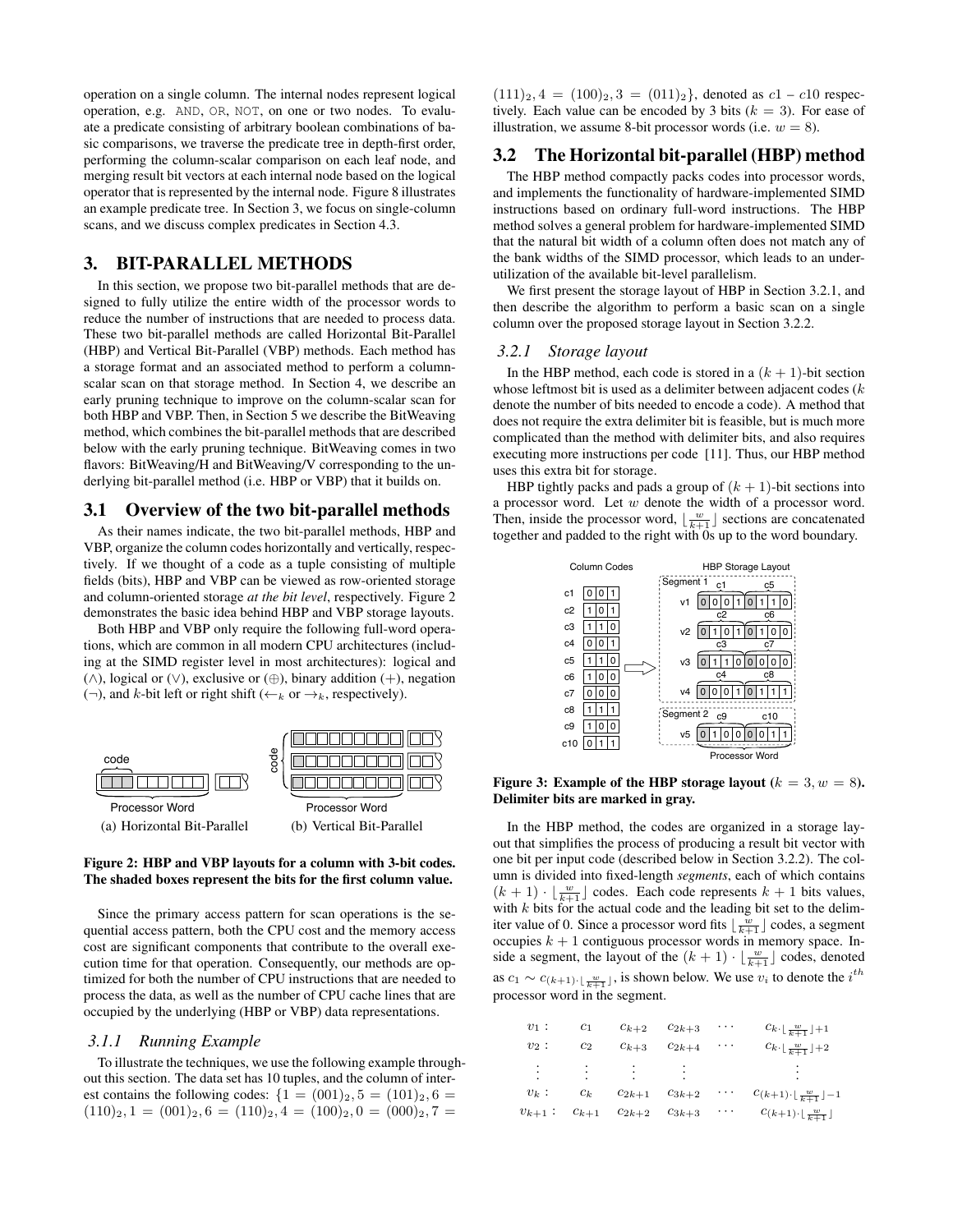$$
X = \begin{pmatrix} v_1(c_1, c_5) & v_2(c_2, c_6) & v_3(c_3, c_7) & v_4(c_4, c_8) & v_5(c_9, c_{10}) \\ 0001 & 0110)_2 & (0101 & 0100)_2 & (0110 & 0000)_2 & (0001 & 0111)_2 & (0100 & 0011)_2 \\ Y = \begin{pmatrix} 0101 & 01011_2 & (0101 & 0101)_2 & (0101 & 0101)_2 & (0101 & 0101)_2 \\ mask = \begin{pmatrix} 0111 & 0111_2 & (0111 & 0111)_2 & (0111 & 0111)_2 & (0111 & 0111)_2 \\ W \oplus mask = \begin{pmatrix} 0111 & 0111_2 & (0110 & 0011)_2 & (0001 & 0111)_2 & (0111 & 0111)_2 \\ 0110 & 0001_2 & (0010 & 0011)_2 & (0001 & 0111)_2 & (0110 & 0000)_2 & (0011 & 0100)_2 \end{pmatrix} \end{pmatrix}
$$

$$
X \oplus mask = \begin{pmatrix} 1011 & 0111_2 & (0111 & 1000)_2 & (0110 & 1100)_2 & (0110 & 1100)_2 \\ 0000 & 1000_2 & (0000 & 1000)_2 & (0000 & 1000)_2 & (1000 & 0000)_2 & (1000 & 1000)_2 \end{pmatrix}
$$

Figure 4: Evaluating a predicate  $c < 5$  on the example column c

Figure 3 demonstrates the storage layout for the example column. Since each code in the example column is encoded by 3 bits  $(k = 3)$ , we use  $4 = 3 + 1$  bits to store each code and fit two codes into a 8-bit word ( $w = 8$ ). As shown in the figure, the 10 values are divided into 2 segments. In segment 1, eight codes are packed into four 8-bit words. More specifically, word 1 contains code 1 and 5. Word 2 contains code 2 and 6. Word 3 contains code 3 and 7. Word 4 contains code 4 and 8. Segment 2 is only partially filled, and contains code 9 and code 10 that are packed into word 5.

## *3.2.2 Column-scalar scans*

The HBP column-scalar scan compares each code with a constant C, and outputs a bit vector to indicate whether or not the corresponding code satisfies the comparison condition.

In HBP,  $\lfloor \frac{w}{k+1} \rfloor$  codes are packed into a processor word. Thus, we first introduce a function  $f \circ (X, C)$  that performs simultaneous comparisons on  $\lfloor \frac{w}{k+1} \rfloor$  packed codes in a processor word. The outcome of the function is a vector of  $\lfloor \frac{w}{k+1} \rfloor$  results, each of which occupies a  $(k + 1)$ -bit section. The delimiter (leftmost) bit of each section indicates the comparison results.

Formally, a function  $f \circ (X, C)$  takes as input a comparison operator  $\circ$ , a comparison constant  $C$ , and a processor word  $X$  that contains a vector of  $\lfloor \frac{w}{k+1} \rfloor$  codes in the form  $X = (x_1, x_2, \dots, x_{\lfloor \frac{w}{k+1} \rfloor}),$ and outputs a vector  $Z = (z_1, z_2, \dots, z_{\lfloor \frac{w}{k+1} \rfloor})$ , where  $z_i = 10^k$ if  $x_i \circ C = \text{true}$ , or  $z_i = 0^{k+1}$  if  $x_i \circ C = \text{false}$ . Note that in the notation above for  $z_i$ , we use exponentiation to denote bit repetition, e.g.  $1^40^2 = 111100$ ,  $10^k = 100 \cdots 00$ .  $\sum_{k}$ 

Since the codes are packed into processor words, the ALU instruction set can not be directly used to process these packed codes. In HBP, the functionality of vector processing is implemented using full-word instructions. Let Y denote a vector of  $\lfloor \frac{w}{k+1} \rfloor$  instances of constant C, i.e.  $Y = (y_1, y_2, \dots, y_{\lfloor \frac{w}{k+1} \rfloor})$ , where  $y_i = C$ . Then, the task is to calculate the vector Z in parallel, where each  $(k+1)$ bit section in this vector,  $z_i = x_i \circ y_i$ ; here,  $\circ$  is one of comparison operators described as follows. Note that most of these functions are adapted from [11].

**INEQUALITY** ( $\neq$ ). For the INEQUALITY, observe that  $x_i \neq y_i$ iff  $x_i \oplus y_i \neq 0^{k+1}$ . Thus, we know that  $x_i \neq y_i$  iff  $(x_i \oplus y_i)$  +  $01<sup>k</sup> = 1<sup>k</sup>$  (we use  $*$  to represent an arbitrary bit), which is true iff  $((x_i \oplus y_i) + 01^k) \wedge 10^k = 10^k$ . We know that  $(x_i \oplus y_i) + 01^k$  is always less than  $2^{k+1}$ , so overflow is impossible for each  $(k+1)$ -bit section. As a result, these computation can be done simultaneously on all  $x_i$  and  $y_i$  within a processor word. It is straightforward to see that  $Z = ((X \oplus Y) + 01^k 01^k \cdots 01^k) \wedge 10^k 10^k \cdots 10^k$ .

EQUALITY  $(=)$ . EQUALITY operator is implemented by the complement of the INEQUALITY operator, i.e.  $Z = \neg((X \oplus Y) + \neg (X \oplus Y))$  $01^k \overline{0}1^k \cdots 01^k) \wedge 10^k 10^k \cdots 10^k.$ 

**LESS THAN** (<). Since both  $x_i$  and  $y_i$  are integers, we know that  $x_i < y_i$  iff  $x_i \le y_i - 1$ , which is true iff  $2^k \le y_i + 2^k - x_i - 1$ . Observe that  $2^k - x_i - 1$  is just the k-bit logical complement of  $x_i$ , which can be calculated as  $x_i \oplus 01^k$ . It is then easy to show that

 $(y_i + (x_i \oplus 01^k)) \wedge 10^k = 10^k$  iff  $x_i < y_i$ . We also know that  $y_i + (x_i \oplus 01^k)$  is always less than  $2^{k+1}$ , so overflow is impossible for each  $(k + 1)$ -bit section. Thus, we have  $Z = (Y + (X \oplus$  $01^k 01^k \cdots 01^k)$   $\wedge 10^k 10^k \cdots 10^k$  for the comparison operator <.

LESS THAN OR EQUAL TO  $(\le)$ . Since  $x_i \le y_i$  iff  $x_i < y_i + 1$ , we have  $Z = (Y + (X \oplus 01^k) + 0^k 1) \wedge 10^k 10^k \cdots 10^k$  for the comparison operator ≤.

Then, GREATER THAN  $(>)$  and GREATER THAN OR EQUAL TO  $(\geq)$  can be implemented by swapping X and Y for LESS THAN  $(\leq)$ and LESS THAN OR EQUAL TO  $(\le)$  operators, respectively.

Thus, the function  $f \circ (X, C)$  computes the predicates listed above on  $\lfloor \frac{w}{k+1} \rfloor$  codes using 3–4 instructions.

Figure 4 illustrates an example when applying  $f_<(v_i, 5)$  on the words  $v_1 \sim v_5$  shown in Figure 3. The  $i^{th}$  column in the figure demonstrates the steps when calculating  $Z = f<sub>lt</sub>(v<sub>i</sub>, 5)$  on the word  $v_i$ . The last row represents the results of the function. Each result word contains two comparison results. The value  $(1000)_2$ indicates that the corresponding code is less than the constant 5, whereas the value  $(0000)_2$  indicates that the corresponding code does not satisfy the comparison condition.

| <b>Algorithm 1 HBP</b> column-scalar scan       |  |  |  |  |
|-------------------------------------------------|--|--|--|--|
| <b>Input:</b> a comparison operator $\circ$     |  |  |  |  |
| a comparison constant $C$                       |  |  |  |  |
| <b>Output:</b> $BV_{out}$ : result bit vector   |  |  |  |  |
| 1: for each segment s in column $c$ do          |  |  |  |  |
| 2:<br>$m_s := 0$                                |  |  |  |  |
| 3:<br><b>for</b> $i := 1k + 1$ <b>do</b>        |  |  |  |  |
| 4:<br>$m_w := f_{\circ}(s.v_i, C)$              |  |  |  |  |
| $m_s := m_s \vee \rightarrow_{i-1} (m_w)$<br>5: |  |  |  |  |
| 6:<br>append $m_s$ to $BV_{out}$                |  |  |  |  |
| 7: return $BV_{out}$ ;                          |  |  |  |  |

Next, we present the HBP column-scalar scan algorithm based on the function  $f\circ (X, C)$ . Algorithm 1 shows the pseudocode for the scan method. The basic idea behind this algorithm is to reorganize the comparison results in an appropriate order, matching the order of the original codes. As shown in the algorithm, for each segment in the column, we iterate over the  $k + 1$  words. In the inner loop over the  $k + 1$  words, we combine the results of  $f\circ(v_1, C) \sim f\circ(v_{k+1}, C)$  together to obtain the result bit vector on segment s. This procedure is illustrated below:

| $f_{\circ}(v_1, C): R(c_1) \qquad 0 \qquad \cdots$                  |          |                            | $\theta$ |                | $R(c_{k+2})$                                                                        | $\cdots$ |
|---------------------------------------------------------------------|----------|----------------------------|----------|----------------|-------------------------------------------------------------------------------------|----------|
| $\rightarrow_1$ $(f_\circ(v_2, C))$ : 0 $R(c_2)$                    |          |                            | $\Omega$ |                |                                                                                     | $\cdots$ |
|                                                                     |          |                            |          |                |                                                                                     |          |
| $\rightarrow_{k-1} (f_{\circ}(v_k, C))$ : 0 0 $\cdots$ $R(c_k)$ 0 0 |          |                            |          |                |                                                                                     | .        |
| $\rightarrow_k$ $(f_\circ(v_{k+1}, C))$ :                           | $\bf{0}$ | $0 \qquad \cdots \qquad 0$ |          | $R(c_{k+1})$ 0 |                                                                                     | $\cdots$ |
|                                                                     |          |                            |          |                | $\sum_{v}$ : $R(c_1)$ $R(c_2)$ $\cdots$ $R(c_k)$ $R(c_{k+1})$ $R(c_{k+2})$ $\cdots$ |          |

In the tabular representation above, each column represents one bit in the outcome of  $f\circ(v_i, C)$ . Let  $R(c_i)$  denote the binary result of the comparison on  $c_i \circ C$ . Since  $R(c_i)$  is always placed in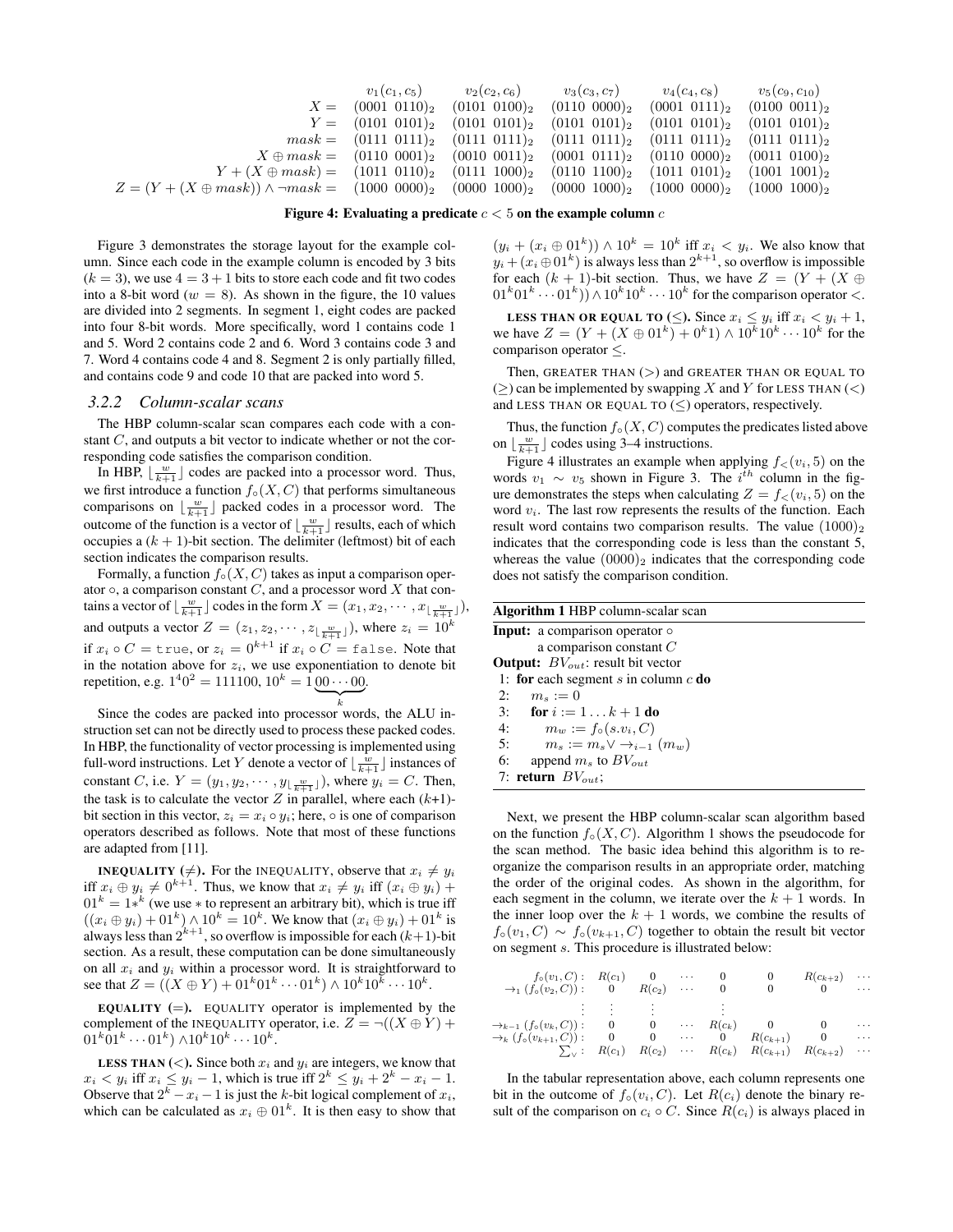

Figure 5: Example of the VBP storage layout. The middle bits of codes are marked in light gray, whereas the least significant bits are marked in dark gray.

the delimiter (leftmost) bit in a  $(k + 1)$ -bit section, the output of  $f \circ (v_i, C)$  is in the form:  $R(c_i) 0^k R(c_{k+1+i}) 0^k \cdots$ . By right shifting the output of  $f\circ(v_i, C)$ , we move the result bits  $R(c_i)$  to the appropriate bit positions. The OR ( $\vee$ ) summation over the  $k + 1$ result words is then in the form of  $R(c_1)R(c_2)R(c_3)\cdots$ , representing the comparison results on the  $\lfloor \frac{w}{k+1} \rfloor$  codes of segment s, in the desired result bit vector format.

For instance, to compute the result bit vector on segment 1  $(v_1, v_2, v_3,$  and  $v_4)$  shown in Figure 3 and Figure 4, we perform  $(1000 \t 0000)_2 \vee \rightarrow_1 (0000 \t 1000)_2 \vee \rightarrow_2 (0000 \t 1000)_2 \vee \rightarrow_3$  $(1000\ 0000)_2 = (1001\ 0110)_2$ . The result bit vector  $(1001\ 0110)_2$ means that  $c_1$ ,  $c_4$ ,  $c_6$ , and  $c_7$  satisfy the comparison condition.

Note that the steps above, which are carried out to produce a result bit vector with one bit per input code, are essential when using the result bit vector in a subsequent operation (e.g. the next step of a complex predicate evaluation in which the other attributes in the predicate have different code widths).

The HBP storage layout is designed to make it easy to assemble the result bit vector with one bit per input code. Taking Figure 3 as an example again, imagine that we lay out all the codes in sequence, i.e. put  $c1$  and  $c2$  in  $v1$ , put  $c3$  and  $c4$  in  $v2$ , and so forth. Now, the result words from the predicate evaluation function  $f_0(v_i, C)$ on  $v1, v2, \cdots$  are  $f_{\circ}(v_1, C) = R(c_1)000R(c_2)000, f_{\circ}(v_2, C) =$  $R(c_3)000R(c_4)000, \cdots$ . Then, these result words must be converted to a bit vector of the form  $R(c_1)R(c_2)R(c_3)R(c_4)\cdots$ , by extracting all the delimiter bits  $R(c_i)$  and omitting all other bits. Unfortunately, this conversion is relatively expensive compared to the computation of the function  $f_0(v_i, C)$  (See Appendix B in [12] for more details). In contrast, the storage layout used by the HBP method does not need to execute this conversion to produce the result bit vector. In Section 6.1.1, we empirically compare the HBP method with a method that needs this conversion.

# 3.3 The Vertical bit-parallel (VBP) method

The Vertical Bit-Parallel (VBP) method is like a bit-level column store, with data being packed at word boundaries. VBP is inspired by the bit-sliced method [13], but as described below, is different in the way it organizes data around word boundaries.

#### *3.3.1 Storage layout*

In VBP, the column of codes is broken down to fixed-length segments, each of which contains  $w$  codes ( $w$  is the width of a processor word). The  $w$  k-bit codes in a segment are then transposed into

#### Algorithm 2 VBP column-scalar comparison

**Input:** a predicate  $C1 < c < C2$  on column c **Output:**  $BV_{out}$ : result bit vector 1: for  $i := 1 \ldots k$  do<br>2. **if** *i*-th bit in C1 i 2: if *i*-th bit in C1 is on then<br>3:  $C1_i := 1^w$ 3:  $C1_i := 1^w$ <br>4: **else** 4: else<br>5:  $\left(\begin{array}{cc} 6 & 1 \end{array}\right)$  $C1_i := 0^w$ 6: for  $i := 1...k$  do<br>7: if *i*-th bit in C2 i 7: if *i*-th bit in C2 is on then<br>8:  $C2_i := 1^w$ 8:  $C2_i := 1^w$ <br>9: **else**  $9:$  else  $10:$  $C2_i := 0^w$ 11: for each segment s in column  $c$  do 12:  $m_{lt}, m_{gt} := 0$ <br>13:  $m_{eq1}, m_{eq2} :=$ 13:  $m_{eq1}, m_{eq2} := 1^w$ <br>14: **for**  $i := 1...k$  **do** for  $i := 1 \ldots k$  do 15:  $m_{gt} := m_{gt} \vee (m_{eq1} \wedge \neg C1_i \wedge s.v_i)$ <br>16:  $m_{lt} := m_{lt} \vee (m_{eq2} \wedge C2_i \wedge \neg s.v_i)$ 16:  $m_{lt} := m_{lt} \vee (m_{eq2} \wedge C2_i \wedge \neg s.v_i)$ <br>17:  $m_{eq1} := m_{eq1} \wedge \neg (s.v_i \oplus C1_i)$ 17:  $m_{eq1} := m_{eq1} \wedge \neg(s.v_i \oplus C1_i)$ <br>18:  $m_{eq2} := m_{eq2} \wedge \neg(s.v_i \oplus C2_i)$ 18:  $m_{eq2} := m_{eq2} \wedge \neg(s.v_i \oplus C2_i)$ <br>19: append  $m_{at} \wedge m_{lt}$  to  $BV_{out}$ append  $m_{gt} \wedge m_{lt}$  to  $BV_{out}$ 20: return  $BV_{out}$ ;

k w-bit words, denoted as  $v_1, v_2, \dots, v_k$ , such that the j-th bit in  $v_i$  equals to the *i*-th bit in the original code  $c_i$ .

Inside a segment, the k words, i.e.  $v_1, v_2, \dots, v_k$ , are physically stored in a continuous memory space. The layout of the  $k$  words exactly matches the access pattern of column-scalar scans (presented below in Section 3.3.2), which leads to a sequential access pattern on these words, making it amenable for hardware prefetching.

Figure 5 illustrates the VBP storage layout for the running example shown in Section 3.1.1. The ten codes are broken into two segments with eight and two codes, respectively. The two segments are separately transposed into three 8-bit words. The word  $v_1$  in segment 1 holds the most significant (leftmost) bits of the codes  $c1 \sim c8$ , the word  $v_2$  holds the middle bits of the codes  $c1 \sim c8$ . and the word  $v_3$  holds the least significant (rightmost) bits of the codes  $c1 \sim c8$ . In segment 2, only the leftmost two bits of the three words are used, and the remaining bits are filled with zeros.

#### *3.3.2 Column-scalar scans*

The VBP column-scalar scan evaluates a comparison condition over all the codes in a single column and outputs a bit vector, where each bit indicates whether or not the corresponding code satisfies the comparison condition.

The VBP column-scalar scan follows the natural way to compare two integers in the form of bit strings: we compare each pair of bits at the same position of the two bit strings, starting from the most significant bits to the least significant bits. The VBP method essentially performs this process on a vector of  $w$  codes in parallel, inside each segment.

Algorithm 2 shows the pseudocode to evaluate the comparison predicate BETWEEN C1 AND C2.

At the beginning of the algorithm (Lines 1–5), we create a list of words  $C1_1 \sim C1_k$  to represent w instances of C1 in the VBP storage format. If the *i*-th bit of  $C1$  is 1,  $C1<sub>i</sub>$  is set to be all 1s, as all the *i*-th bits of the w instances of C1 are all 1s. Otherwise,  $C1_i$ is set to be all 0s. Similarly, we create  $C_1 \sim C_2$  to represent  $C_2$ in the VBP storage format (in Line 6–10).

In the next step, we iterate over all segments of the column, and simultaneously evaluate the range on all the  $w$  codes in each segment. The bit vector  $m_{gt}$  is used to indicate the codes such that they are greater than the constant C1, i.e. if the i-th bit of  $m_{gt}$  is on, then the i-th code in the segment is greater than the constant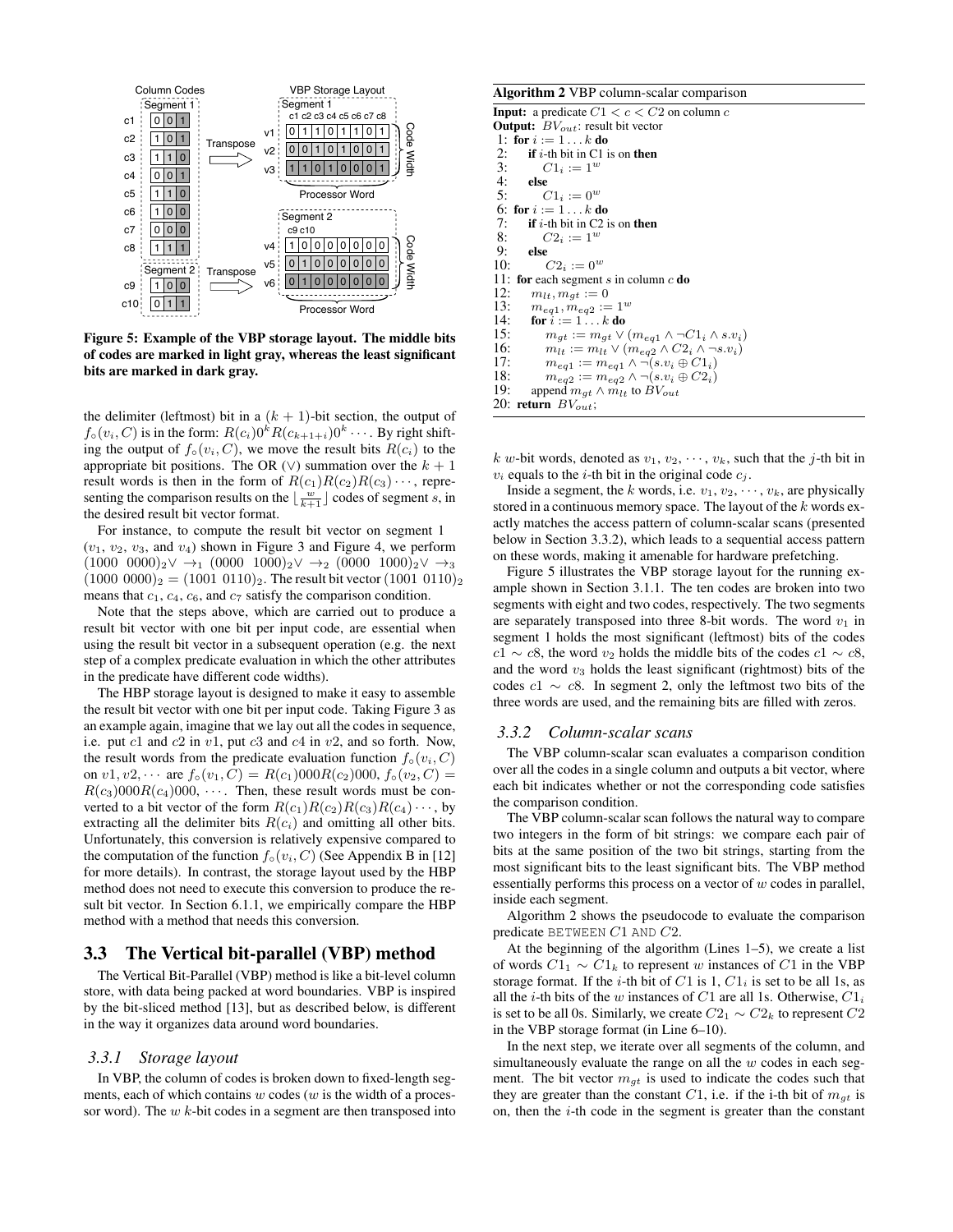C1. Likewise,  $m_{lt}$  is used to indicate the codes that are less than the constant C2.  $m_{eq1}$  and  $m_{eq2}$  are used to indicate the codes that are equivalent to the constant C1 and C2, respectively.

In the inner loop (Line 14–18), we compare the codes with the constants  $C1$  and  $C2$  from the most significant bits to the least significant bits, and update the bit vector  $m_{at}$ ,  $m_{lt}$ ,  $m_{eq1}$ , and  $m_{eq2}$ , correspondingly. The  $k$  words in the segment  $s$  are denoted as  $s.v_1 \sim s.v_k$ . At the *i*-th bit position, for a code with the *i*-th bit on, the code must be greater than the constant  $C1$  iff the *i*-th bit of C1 is off and all bits to the left of this position between the code and C1 are all equal ( $m_{eq1} \wedge \neg C1_i \wedge s.v_i$ ). The corresponding bits in  $m_{gt}$  are then updated to be 1s (Line 15). Similarly,  $m_{lt}$  is updated if the  $i$ -th bit of a code is 0, the  $i$ -th bit of  $C2$  is 1, and all the bits to the left of this position are all equal (Line 16). We also update  $m_{eq1}$  ( $m_{eq2}$ ) for the codes that are different from the constant  $C1(C2)$  at the *i*-th bit position (Line 17 & 18).

After the inner loop, we perform a logical AND between the bit vector  $m_{qt}$  and  $m_{lt}$  to obtain the result bit vector on the segment (Line 19). This bit vector is then appended to the result bit vector.

Algorithm 2 can be easily extended for other comparison conditions. For example, we can modify Line 19 to "append  $m_{qt} \wedge m_{lt} \vee$  $m_{eq1} \vee m_{eq2}$  to  $BV_{out}$ " to evaluate the condition  $C1 \leq c \leq C2$ . For certain comparison conditions, some steps can be eliminated. For instance, Line 15 and 17 can be skipped for a LESS THAN  $\left(\langle\right)$ comparison, as we do not need to evaluate  $m_{gt}$  and  $m_{eq1}$ .

# 4. EARLY PRUNING

The early pruning technique aims to avoid accesses on unnecessary data at the bit level. This technique is orthogonal to the two bit-parallel methods described in Section 3, and hence can be applied to both the HBP and the VBP methods. However, as the early pruning technique is more naturally described within the context of VBP, we first describe this technique as applied to VBP. Then, in Section 5.2 we discuss how to apply this technique to HBP.

#### 4.1 Basic idea behind early pruning

It is often not necessary to access all the bits of a code to compute the final result. For instance, to compare the code  $(11010101)_2$  to a constant  $(11001010)_2$ , we compare the pair of bits at the same position, starting from the most significant bit to the least significant bit, until we find two bits that are different. At the 4th position (underlined above), the two bits are different, and thus we know that the code is greater than the constant. We can now ignore the remaining bits.

|         | Constant     | VBP words | $m_{1+}$ |
|---------|--------------|-----------|----------|
| 1st bit | $\mathbf{0}$ | 01101101  | 00000000 |
| 2nd bit | ı            | 00101001  | 10010010 |
| 3rd bit |              | 11010001  |          |

#### Figure 6: Evaluating  $c < 3$  with the early pruning technique

It is easy to apply the early pruning technique on VBP, which performs comparisons on a vector of  $w$  codes in parallel. Figure 6 illustrates the process of evaluating the eight codes in segment 1 of the example column c with a comparison condition  $c < 3$ . The constant 3 is represented in the binary form  $(011)_2$  as shown in the second column in the figure. The first eight codes  $(1 = (001)<sub>2</sub>$ ,  $5 = (101)_2, 6 = (110)_2, 1 = (001)_2, 6 = (110)_2, 4 = (100)_2,$  $0 = (000)_2$ ,  $7 = (111)_2$  of column c are stored in three 8-bit VBP words, as shown in the third column in the figure.

By comparing the first bit of the constant (0) with the first bits of the eight codes (01101101), we notice that no code is guaranteed to be less than the constant at this point. Thus, the bit vector  $m_{lt}$  is all



0s to reflect this situation. Next, we expand the comparison to the second bit between the constant and the codes. Now, we know that the 1st, 4th, and 7th codes are smaller than the constant because their first two bits are less than the first two bits of the constant (01). We also know that the 2nd, 3rd, 5th, 6th, and 8th codes are greater than the constant, as their first two bits are greater than the first two bits of the constant (01). At this point, all the codes have a definite answer w.r.t. this predicate, and we can terminate the VBP column-scalar scan on this segment. The bit vector  $m_{lt}$  is updated to be 10010010, and it is also the final result bit vector.

### 4.2 Estimating the early pruning probability

We first introduce the *fill factor* f of a segment, defined as the number of codes that are present over the maximum number of codes in the segment, i.e. the width of processor word  $w$ . For instance, the fill factor of the segment 1 in Figure 5 is  $8/8 = 100\%$ , whereas the fill factor of the segment 2 is  $2/8 = 25\%$ . According to this definition, a segment contains  $wf$  codes.

The early pruning probability  $P(b)$  is defined as the probability that the  $wf$  codes in a segment are all different from the constant in the most significant  $b$  bits, i.e. it is the probability that we can terminate the computation at the bit position b.

We analyze the early pruning probability  $P(b)$  on a segment containing  $wf$  k-bit codes. We assume that a code and the constant have the same value at a certain bit position with a probability of  $1/2$ . Thus, the probability that all of the leading b bits between a code and the constant are identical is given by  $(\frac{1}{2})^b$ . Since a segment contains  $wf$  codes, the probability that these codes are all different from the constant in the leading b bits, i.e. the early pruning probability  $P(b)$ , is:

$$
P(b) = (1 - (\frac{1}{2})^b)^{w \cdot f}
$$

Figure 7 plots the early pruning probability  $P(b)$  with a 64-bit processor word ( $w = 64$ ) by varying the bit position b. We first look at the curve with a 100% fill factor. The early pruning probability increases as the bit position number increases. At the bit position 12, the early pruning probability is already very close to 100%, which indicates that in many cases we can terminate the scan after looking at the first 12 bits. If a code is a 32-bit integer, VBP with early pruning potentially only uses 12/32 of the memory bandwidth and the processing time that is needed by the base VBP method (without early pruning).

In Figure 7, at the lower fill factors, segments are often "cutoff" early. For example, for segments with fill factor 10%, we can prune the computation at bit position 8 in most (i.e. 97.5%) cases. This cut-off mechanism allows for efficient evaluation of conjunction/disjunction predicates in BitWeaving, as we will see next in Section 4.3.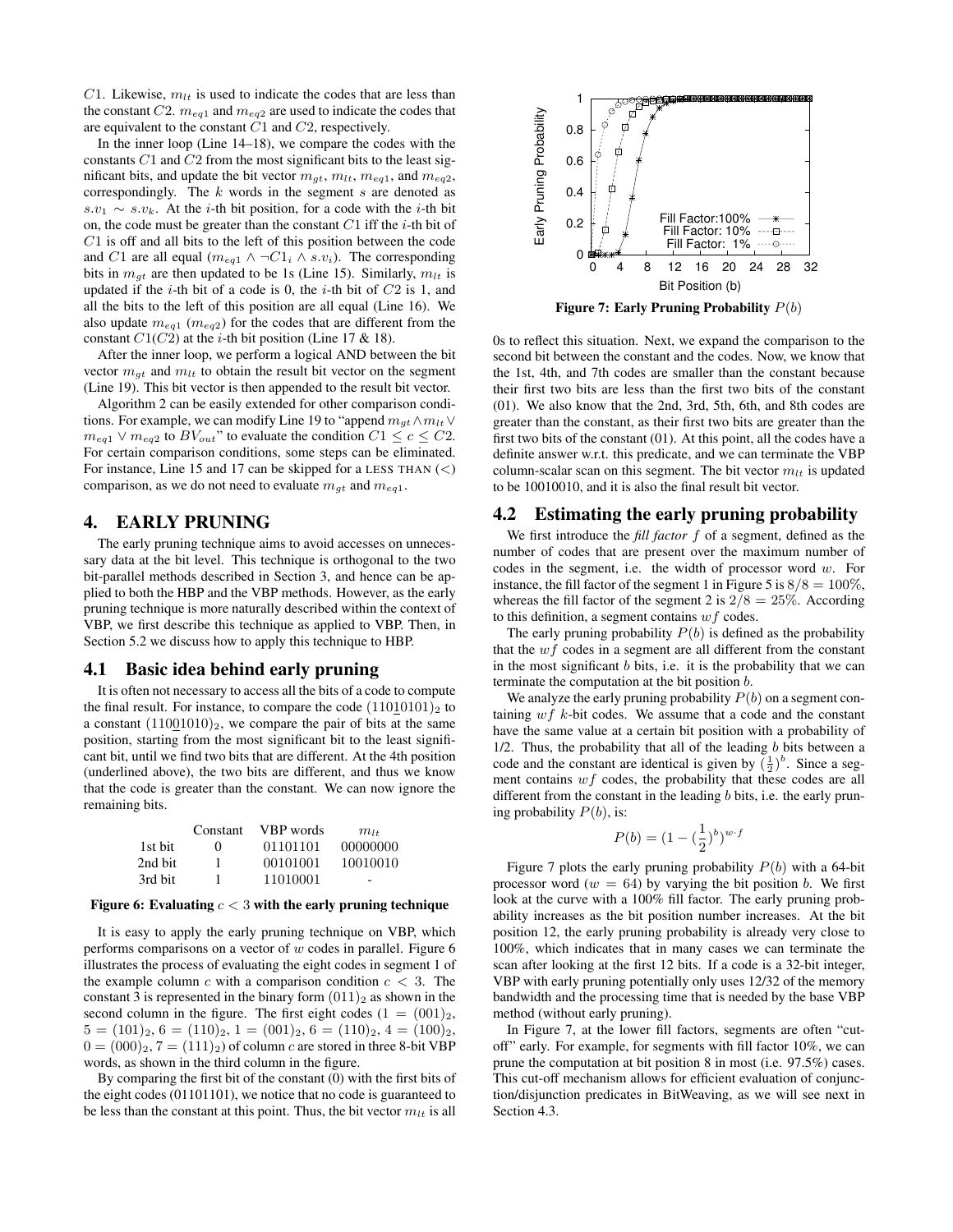

Figure 8: An example predicate tree for the expression **R.a < 10 AND R.b > 5 AND R.c < 20 OR R.d = 3**

## 4.3 Filter bit vectors on complex predicates

The early pruning technique can also be used when evaluating predicate clauses on multiple columns. Predicate evaluation on a single column can be pruned as outlined above in Section 4.1. But, early pruning can also be used when evaluating a series of predicate clauses with the result vector from the first clause being used to "initialize" the pruning bit vector for the second clause.

The result bit vector that is produced from a previous step is called the *filter bit vector* of the current column-scalar scan. This filter bit vector is used to filter out the tuples that do not match the predicate clauses that were examined in the previous steps, leading to a lower fill factor on the current column. Thus, the filter bit vector further reduces the computation on the current columnscalar scan (note that at the lower fill factors, predicate evaluation are often "cut-off" early, as shown in Figure 7).

As an example, consider the complex predicate:  $R$ ,  $a \leq 10$ AND R.b > 5 AND R.c < 20 OR R.d = 3. Figure 8 illustrates the predicate tree for this expression. First, we evaluate the predicate clause on column  $R$ , a, using early pruning. This evaluation produces a result bit vector. Next, we start evaluating the predicate clause on the column R.b, using early pruning. However, in this step we use the result bit vector produced from the previous step to seed the early pruning. Thus, tuples that did not match the predicate clause  $R.a < 10$  become candidates for early pruning when evaluating the predicate clause on R.b, regardless of the value of their b column. As a result, the predicate evaluation on column b is often "cut-off" even earlier. Similarly, the result bit vector produced at the end of evaluating the AND node (the white AND node in the figure) is fed into the scan on column R.c. Finally, since the root node is an OR node, the complement of the result bit vector on the AND node (the gray one) is fed into the final scan on column R.d.

## 5. BIT WEAVING

In this section, we combine the techniques proposed above, and extend them, into the overall method called BitWeaving. BitWeaving comes in two flavors: BitWeaving/H and BitWeaving/V corresponding to the underlying bit-parallel storage format (i.e. HBP or VBP described in Section 3) that it builds on. As described below, BitWeaving/V also employs an adapted form of the early pruning technique described in Section 4.

We note that the BitWeaving methods can be used as a base storage organization format in column-oriented data stores, and/or as indices to speedup the scans over some attributes. For ease of presentation, below we assume that BitWeaving is used as a storage format. It is straightforward to employ the BitWeaving method as indices, and in Section 6.2 we empirically evaluate the performance of the BitWeaving methods when used in both these ways.

# 5.1 BitWeaving/V

BitWeaving/V is a method that applies the early pruning technique on VBP. BitWeaving/V has three key features: 1) The early pruning technique skips over pruned column data, thereby reducing the total number of bits that are accessed in a column-scalar scan operation; 2) The storage format is not a pure VBP format, but a *weaving* of the VBP format with horizontal packing into *bit groups* to further exploit the benefits of early pruning, by making access to the underlying bits more sequential (and hence more amenable for hardware prefetching); 3) It can be implemented with SIMD instructions allowing it to make full use of the entire width of the (wider) SIMD words in modern processors.

## *5.1.1 Storage layout*

In this section, we describe how the VBP storage layout is adapted in BitWeaving/V to further exploit the benefits of the early pruning technique. In addition to the core VBP technique of vertical partitioning the codes at the bit level, in BitWeaving/V the codes are also partitioned in a horizontal fashion to provide better CPU cache performance when using the early pruning technique. This combination of vertical and horizontal partitioning is the reason why the proposed solution is called BitWeaving.



Figure 9: Early pruning on VBP and BitWeaving/V

The VBP storage format potentially wastes memory bandwidth if we apply the early pruning technique on the base VBP storage format. (See Section 3.3 for details.) Figure 9(a) illustrates a scan on a column stored in the VBP format. Suppose that with the early pruning technique (described in Section 4.1), the outcome of comparisons on all the codes in a segment is determined after accessing the first three words. Thus, the 4th to the 9th words in segment 1 can be skipped, and the processing can move to the next segment (as shown by the dashed arrow). Suppose that a CPU cache line contains 8 words. Thus, the six words that are skipped occupy the same CPU cache line as the first three words. Skipping over the content that has already been loaded into the CPU cache results in wasted memory bandwidth, which is often a critical resource in main memory data processing environments.

We solve this problem by dividing the  $k$  words in a segment into fixed sized *bit groups*. Let B denote the size of each bit group. The words in the same bit group are physically stored in continuous space. Figure 9(b) illustrates how the storage layout with the bit grouping reduces the amount of data that is loaded into the CPU cache. As shown in this figure, the nine words in each segment are divided into three bit groups, each containing three words per segment. Suppose that with the early pruning technique, the outcome of the comparisons on all the codes in a segment is determined after accessing the first three words. In this case, we only need to access the first three words of each segment, which are all laid out continuously and compactly in the first bit group. Consequently, the bit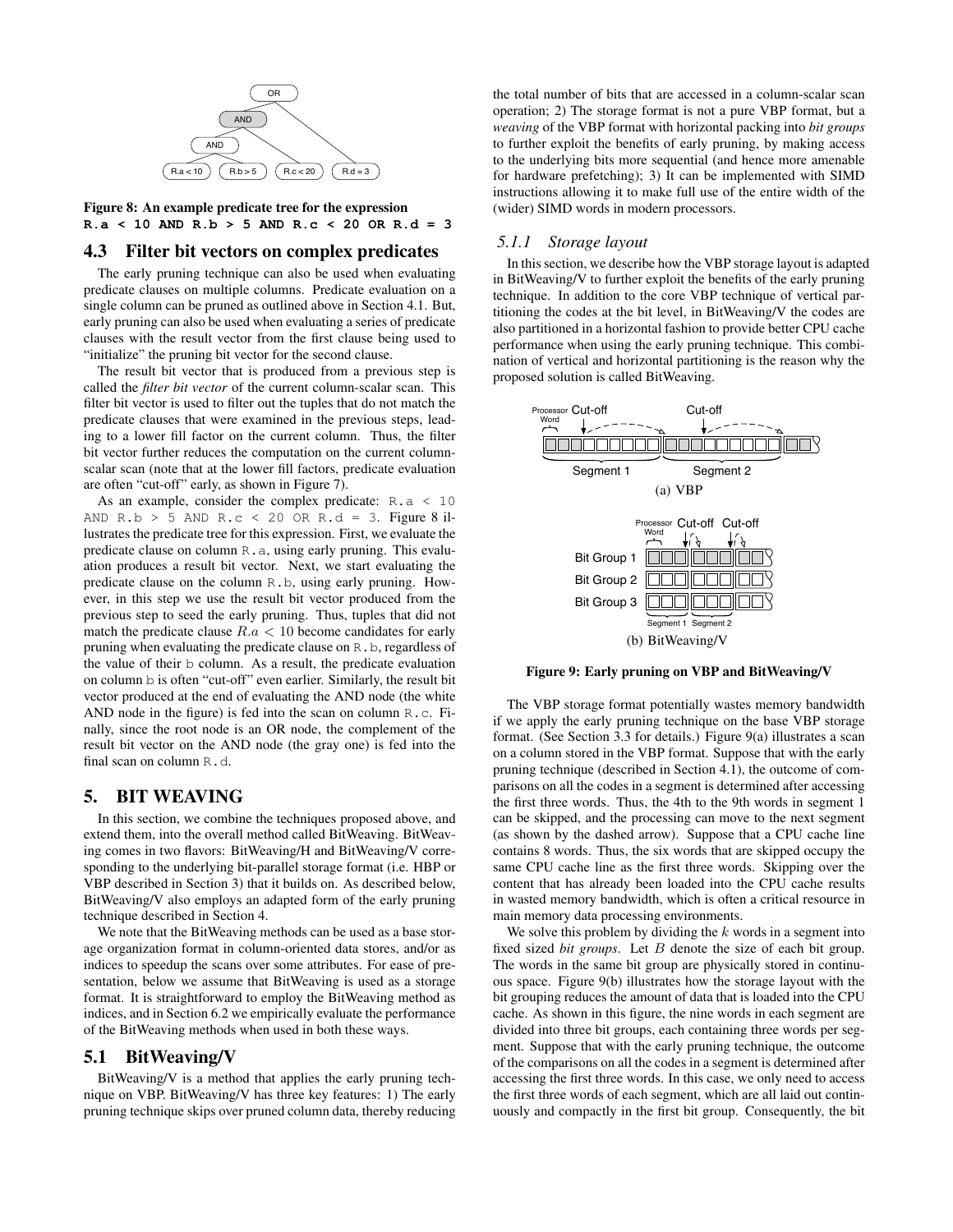#### Algorithm 3 BitWeaving/V column-scalar scan

| <b>Input:</b> a predicate $C1 < c < C2$ on column c                    |   |
|------------------------------------------------------------------------|---|
| $BV_{in}$ : filter bit vector                                          |   |
| <b>Output:</b> $BV_{out}$ : result bit vector                          |   |
| 1: initialize $C1$ and $C2$ (same as Lines 1-10 in Algorithm 2)        |   |
| 2: for each segment s in column $c$ do                                 |   |
| 3:<br>$m_{lt}, m_{at} := 0$                                            |   |
| 4:<br>$m_{eq1}, m_{eq2} := BV_{in}.s$                                  |   |
| for $g := 1 \dots \lfloor \frac{k}{B} \rfloor$ do<br>5:                | п |
| 6:<br>if $m_{ea1} = 0$ and $m_{ea2} = 0$ then                          | п |
| 7:<br>break                                                            | п |
| 8:<br>for $i := qB + 1$ $\min(qB + B, k)$ do                           | □ |
| 9:<br>$m_{at} := m_{at} \vee (m_{ea1} \wedge \neg C1_i \wedge s.w_i)$  |   |
| 10:<br>$m_{lt} := m_{lt} \vee (m_{eq2} \wedge C2_i \wedge \neg s.w_i)$ |   |
| 11:<br>$m_{eq1} := m_{eq1} \wedge \neg (s.w_i \oplus C1_i)$            |   |
| 12:<br>$m_{eq2} := m_{eq2} \wedge \neg (s.w_i \oplus C2_i)$            |   |
| 13:<br>append $m_{at} \wedge m_{lt}$ to $BV_{out}$                     |   |
| 14: return $BV_{out}$ ;                                                |   |
|                                                                        |   |

grouping technique uses memory bandwidth more judiciously, and results in a more sequential access pattern.

In the example above, if the early pruning triggers at two bits (instead of three bits), then we still save on memory accesses over a method that does not use bit groups. However, we will likely waste memory bandwidth bringing in data for the third bit. Picking an optimal bit group size is an interesting direction for future work. In Appendix D.2 of the full-length version of this paper [12], we empirically demonstrate the impact of the bit group size.

#### *5.1.2 Column-scalar scans*

We apply the early pruning technique on the VBP column-scalar scan, in two ways. First, when evaluating a comparison condition on a vector of codes, we skip over the least significant bits as soon as the outcome of the scan is fully determined. Second, a filter bit vector is fed into the scan to further speedup comparisons. This bit vector is used to filter out unmatched tuples even before the scan starts. This technique reduces the number of available codes in each segment, and thus speedups the scan (recall that early pruning technique often runs faster on segments with a lower fill factor as shown in Section 4.2).

The pseudocode for a VBP column-scalar scan with early pruning technique is shown in Algorithm 3. The algorithm is based on the VBP column-scalar scan shown in Algorithm 2. The modified lines are marked with  $\triangleleft$  and  $\square$  at the end of lines.

The first modification over the VBP scan method is to skip over the least significant bits once the outcome of the scan is fully determined (marked with  $\Box$  at the end of lines). In the BitWeaving/V storage layout, k words representing a segment are divided into fixed-size bit groups. Each bit group contains  $B$  words in the segment. Predicate evaluation is also broken into a group of small loops to adapt to the design of bit groups. Before working on each bit group, we check the values of the bit masks  $m_{eq1}$  and  $m_{eq2}$ . If both bit masks are all 0s, then the leading bits between the codes and the constant are all different. Thus, the outcome of the scan on the segment is fully determined. As a result, we terminate the evaluation on this segment, and move to the next one.

We check the cut-off condition (in Line  $6$ ) in one of every  $B$ iterations of processing the k words of a segment. The purpose of this design is to reduce the cost of checking the condition as well as the cost of CPU branch mispredictions that this step triggers. If the cut-off probability at a bit position is neither close to 0% nor 100%, it is difficult for the CPU to predict the branch. Such branch misprediction can significantly slows down the overall execution. With the early pruning technique, checking the cut-off condition

in one of every  $B$  iterations reduces the number of checks at the positions where the cut-off probability is in the middle range. We have observed that without this attention to branch prediction in the algorithm, the scans generally run slower by up to 40%.

The second modification is to feed a filter bit vector into the column-scalar comparisons. In a filter bit vector, the bits associated with the filtered codes are turned off. Filter bit vectors are typically the result bit vectors on other predicates in a complex WHERE clause (see Section 4.3 for more details).

To implement this feature, the bit masks  $m_{eq1}$  and  $m_{eq2}$  are initialized to the corresponding segment in the filter bit vector (marked with  $\triangleleft$  at the end of the line). During the evaluation on a segment, the bit masks  $m_{eq1}$  and  $m_{eq2}$  are updated by  $m_{eq1} := m_{eq1} \wedge$  $\neg(s.w_i \oplus C1_i)$  and  $m_{eq2} := m_{eq2} \land \neg(s.w_i \oplus C2_i)$ , respectively. Thus, the filtered codes remain 0s in  $m_{eq1}$  and  $m_{eq2}$  during the evaluation. Once the bits associated with the unfiltered codes are all updated to 0s, we terminate the comparisons on this segment following the early pruning technique. The filter bit vector potentially speedups the cut-off process.

# 5.2 BitWeaving/H

It is also feasible to apply early pruning technique on data stored in the HBP format. The key difference is that we store each bit group in the HBP storage layout (described in Section 3.2). For a column-scalar scan, we evaluate the comparison condition on bit groups starting from the one containing the most significant bits. In addition to the result bit vector on the input comparison condition, we also need to compute a bit vector for the inequality condition in order to detect if the outcome of the scan is fully determined. Once the outcome is fully determined, we skip the remaining bit groups (using early pruning).

However, the effect of early pruning technique on HBP is offset by the high overhead of computing the additional bit vector, and has an overall negative impact on performance (see Section 6.1.2). Therefore, the BitWeaving/H method is simply the HBP method.

#### 5.3 BitWeaving/H and BitWeaving/V

In this section, we compare the two BitWeaving methods, in terms of performance, applicability, as well as ease of implementation. The summary of this comparison is shown in Table 1.

|                            | <b>BitWeaving/H</b> | <b>BitWeaving/V</b> |  |
|----------------------------|---------------------|---------------------|--|
| <b>Scan Complexity</b>     | $(k+1)$             | n k                 |  |
| <b>SIMD</b> Implementation | Limited             | Good                |  |
| Early Pruning              | No                  | Yes                 |  |
| Lookup Performance         | Good                | Poor                |  |

#### Table 1: Comparing BitWeaving/H and BitWeaving/V

**Scan Complexity.** BitWeaving/H uses  $k + 1$  bits of processor word to store a  $k$ -bit code, while BitWeaving/V requires only  $k$ bits. As both methods simultaneously process multiple codes, the CPU cost of BitWeaving/H and BitWeaving/V are  $O(\lfloor \frac{n(k+1)}{w} \rfloor)$ and  $O(\frac{nk}{w})$ , respectively; i.e., both are bit-parallel methods as per Definition 1. Both BitWeaving methods are generally competitive to other methods. However, in the extreme cases, BitWeaving/V could be close to 2X faster than BitWeaving/H due to the overhead of the delimiter bits (in BitWeaving/H). For instance, BitWeaving/H fits only one 32-bit code (with an addition delimiter bit) in a 64-bit process word, whereas BitWeaving/V fits two codes.

SIMD Implementation. The implementation of BitWeaving/H method relies on arithmetic and shift operations, which is generally not supported on an entire SIMD word today. Thus, BitWeaving/H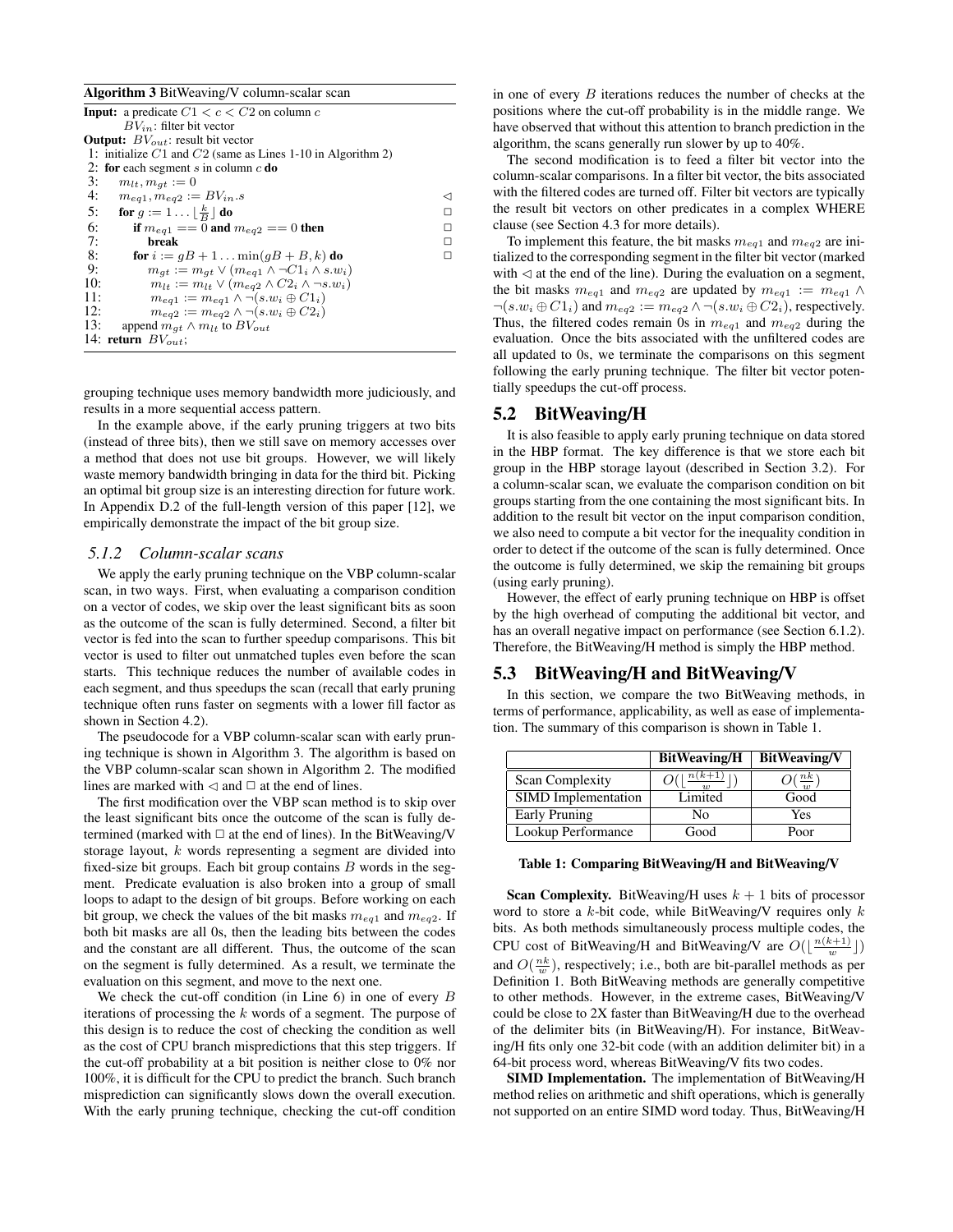

Figure 10: Performance on query Q1.

has to pad codes to the width of banks in the SIMD registers, rather than the SIMD word width. This leads to underutilization of the full width of the SIMD registers. In contrast, BitWeaving/V method achieves the full parallelism that is offered by SIMD instructions. Appendix C in [12] describes how our methods can be extended to work with larger SIMD words.

Early Pruning. Applying early pruning technique on HBP requires extra processing that hurts the performance of HBP. As a result, BitWeaving/H does not employ the early pruning technique. In contrast, in BitWeaving/V, the early pruning technique works naturally with the underlying VBP-like format with no extra cost, and usually improves the scan performance.

Lookup Performance. With the BitWeaving/H layout, it is easy to fetch a code as all the bits of the code are stored contiguously. In contrast, for BitWeaving/V, all the bits of a code are spread across various bit groups, distributed over different words. Consequently, looking up a code potentially incurs many CPU cache misses, and can thus hurts performance.

To summarize, in general, both BitWeaving/H and BitWeaving/V are competitive methods. BitWeaving/V outperforms BitWeaving/H for scan performance whereas BitWeaving/H achieves better lookup performance. Empirical evaluation comparing these two methods is presented in the next section.

# 6. EVALUATION

We ran our experiments on a machine with dual 2.67GHz Intel Xeon 6-core CPUs, and 24GB of DDR3 main memory. Each processor has 12MB of L3 cache shared by all the cores on that processor. The processors support a 64-bit ALU instruction set as well as a 128-bit Intel SIMD instruction set. The operating system is Linux 2.6.9.

In the evaluation below, we compare BitWeaving to the SIMDscan method proposed in [18], the Bit-sliced method [13], and a method based on Blink [8]. Collectively, these three methods represent the current state-of-the-art main memory scan methods.

To serve as a yardstick, we also include comparison with a naive method that simply extracts, loads, and then evaluates each code with the comparison condition in series, without exploiting any word-level parallelism. In the graphs below the tag *Naive* refers to this simple scan method.

Below, the tag *SIMD-scan* refers to the technique in [18] that uses SIMD instructions to align multiple tightly packed codes to SIMD banks in parallel, and then simultaneously processes multiple codes using SIMD instructions.

Below, the tag *Bit-sliced* refers to the traditional bit-sliced method

proposed in [13]. This method was originally proposed to index tables with low number of distinct values; it shares similarities to the VBP method, but does not explore the storage layout and early pruning technique. Surprisingly, previous recent work on main memory scans have largely ignored the bit-sliced method.

In the graphs below, we use the tag *BL* (Blink-Like) to represent the method that adapts the Blink method [8] for column stores (since we focus on column stores for this evaluation). Thus, the tag *BL* refers to tightly (horizontally) packed columns with a simple linear layout, and without the extra bit that is used by HBP (see Section 3.2). The *BL* method differs from the BitWeaving/H method as it does not have the extra bit, and it lays out the codes in order (w.r.t. the discussion in the last paragraph in Section 3.2, the layout of the codes in *BL* is c1 and c2 in v1, c3 and c4 in v2, and so on in Figure 3).

Below, the tags BitWeaving/H (or BW/H) and BitWeaving/V (or BW/V) refer to the methods proposed in this paper. The size of the bit group is 4 for all experiments. The effect of the other bit group sizes on scan performance is shown in Appendix D.2 in [12].

We implemented each method in C++, and compiled the code using  $g++3.4.6$  with optimization flags (O3).

In all the results below, we ran experiments using a single process with a single thread. We have also experimented using multiple threads working on independent data partitions. Since the results are similar to that of a single thread (all the methods parallelize well assuming that each thread works on a separate partition), in the interest of space, we omit these results.

# 6.1 Micro-Benchmark Evaluation

For this experiment, we created a table R with a single column and one billion uniformly distributed integer values in this column. The domain of the values are  $[0, 2^d)$ , where d is the width of the column that is varied in the experiments. The query (Q1), shown below, is used to evaluate a column-scalar scan with a simple LESS THAN predicate. The performance on other predicates is similar to that on the LESS THAN predicate. (See Appendix D.1 in [12] for more details.) The constants in the WHERE clause are used to control the selectivity. By default, the selectivity on each predicate is set to 10%, i.e. 10% of the input tuples match the predicate. Note, we also evaluate the impact of different selectivity (see Appendix D.3 in [12]), but by default use a value of 10%.

Q1: SELECT COUNT(\*) FROM R WHERE R.a < C1

#### *6.1.1 BitWeaving v/s the Other Methods*

In the evaluation below, we first compare BitWeaving to the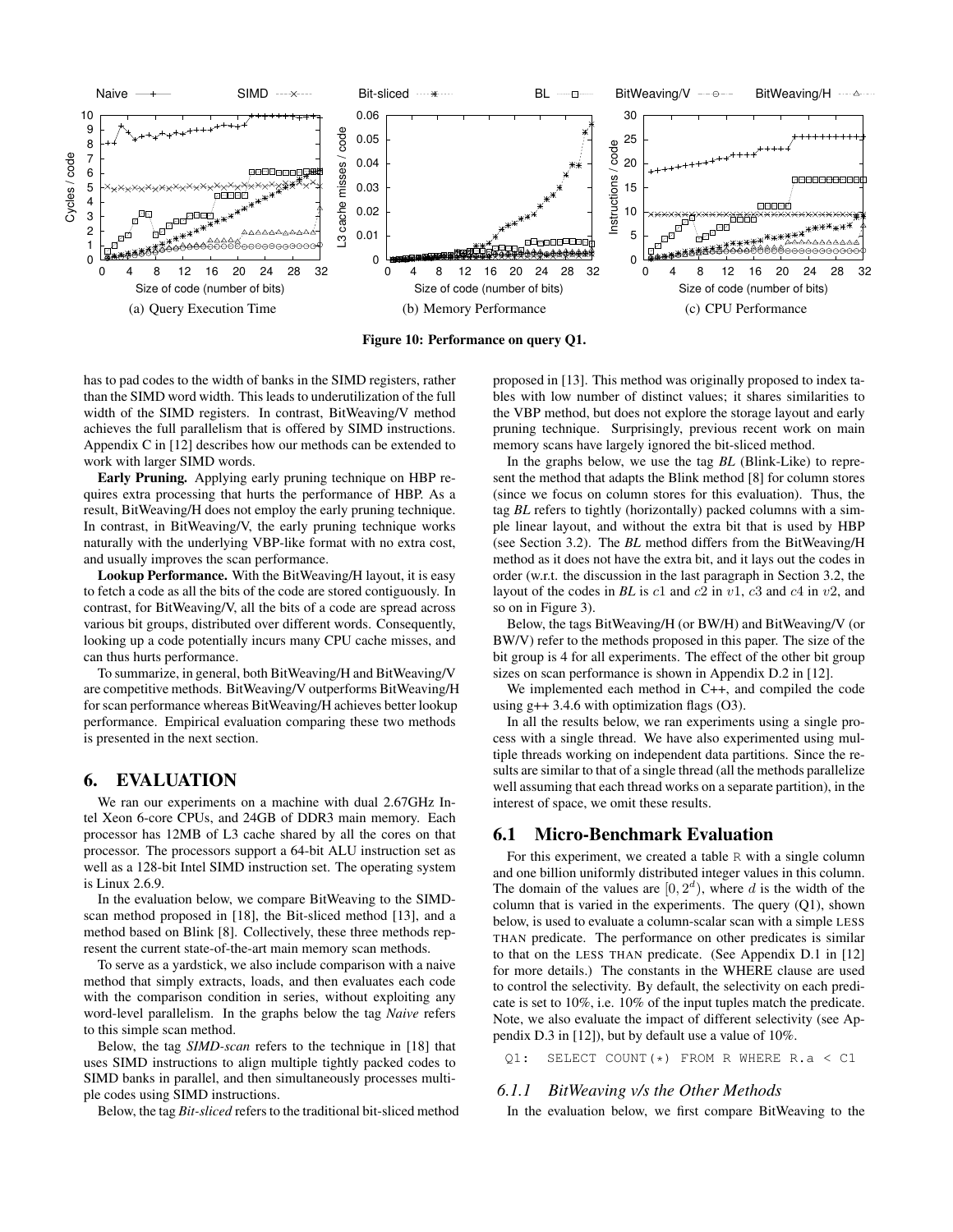

Figure 11: Performance comparison between the HBP and the VBP related methods on Query Q1.

Naive, the SIMD-scan [18], the Bit-sliced [13], and the BL methods. Figure 10(a), Figure 10(b), and Figure 10(c) illustrate the number of cycles, cache misses, and CPU instructions for the six methods for Q1 respectively, when varying the width of the column code from 1 bit to 32 bits. The total number of cycles for the query is measured by using the RDTSC instruction. We divide this total number of cycles by the number of codes to compute the cycles per code, which is shown in Figure 10(a).

As can be observed in Figure 10(a), not surprisingly, the Naive method is the slowest. The Naive method shifts and applies a mask to extract and align each packed code to the processor word. Since each code is much smaller than a processor word (64-bit), it burns many more instructions than the other methods (see Figure 10(c)) on every word of data that is fetched from the underlying memory subsystem (with L1/L2/L3 caches buffering data fetched from main memory). Even when most of the data is served from the L1 cache, its CPU cost dominates the overall query execution time.

The SIMD-scan achieves 50%–75% performance improvement over the Naive method (see Figure 10(a)), but it is still worse compared to the other methods. Even though a SIMD instruction can process four 32-bit banks in parallel, the number of instructions drops by only 2.2-2.6X (over the Naive method), because it imposes extra instructions to align packed codes into the four banks before any computation can be run on that data. Furthermore, we observe that with SIMD instructions, the CPI (Cycles Per Instructions) increases from  $0.37$  to  $0.56$  (see Figure 10(c)), which means that a single SIMD instructions takes more cycles to executed than a ordinary ALU instruction. This effect further dampens the benefit of this SIMD implementation.

As can be seen in Figure 10(a), the Bit-sliced and the BL methods shows a near linear increase in run time as the code width increases. Surprisingly, both these methods are almost uniformly faster than the SIMD-scan method. However, the storage layout of the Bit-sliced method occupies many CPU cache lines for wider codes. As a result, as can be seen in Figure 10(b), the number of L3 cache misses quickly increases and hinders overall performance.

In this experiment, the BitWeaving methods *outperform all the other methods across all the code widths* (see Figure 10(a)). Unlike the Naive and the SIMD-scan methods, they do not need to move data to appropriate positions before the predicate evaluation computation. In addition, as shown in Figure 10(b) and 10(c), the BitWeaving methods are optimized for both cache misses and instructions due to their storage layouts and scan algorithms. Finally, with the early pruning technique, the execution time of BitWeaving/V (see Figure 10(a)) does not increase for codes that are wider than 12 bits. As can be seen in Figure 10(a), for codes wider than

12 bits, both BitWeaving methods are often more than 3X faster than the SIMD-scan, the Bit-sliced and the BL methods.

# *6.1.2 Individual BitWeaving Components*

In this experiment, we compare the effect of the various techniques (VBP v/s HBP, early pruning, and SIMD optimizations) that have been proposed in this paper. Figure 11(a) and 11(b) plot the performance of these techniques for VBP and HBP for query Q1, respectively.

First, we compare the scan performance of the HBP and the VBP methods for query Q1. From the results shown in Figure 11(a) and 11(b), we observe that at certain points, VBP is up to 2X faster than HBP. For example, VBP is 2X faster than HBP for 32-bit codes, because HBP has to pad 32-bit code to a entire 64-bit word to fit both the code and the delimiter bit. In spite of this, HBP and VBP generally show a similar performance trend as the code width increases. This empirical results matches our analysis that both methods satisfy the cost-bound for bit-parallel methods.

Next, we examine the effects of the early pruning technique on both the VBP and the HBP methods. As can be seen in Figure 11(a), for wider codes, the early pruning technique quickly reduces the query execution time for VBP, and beyond 12 bits, the query execution time with early pruning is nearly constant. Essentially, as described in Section 4.2, for wider codes early pruning has a high chance of terminating after examining the first few bits.

In contrast, as can be seen in Figure 11(b), the effect of the early pruning technique on the HBP method is offset by the high overhead of computing the additional masks (see Section 5.2). Consequently, the HBP method (which is the same as BitWeaving/H, as discussed in Section 5.2) is uniformly faster than "HBP + Pruning".

Applying SIMD parallelism achieves marginal speedups for both the HBP and the VBP methods (see Figures 11(a) and 11(b)). Ideally, the implementation with a 128-bit SIMD word should be 2X faster than that with 64-bit ALU word. However, by measuring the number of instructions, we observed that the SIMD implementation reduces the number of instructions by 40%, but also increase the CPI by 1.5X. Consequently, the net effect is that the SIMD implementation is only 20% and 10% faster than the ALU implementation, for VBP and HBP respectively.

Next, we evaluate the performance of a lookup operation. A lookup operation is important to produce the attributes in the projection list after the predicates in the WHERE clause have been applied. In this experiment, we randomly pick 10 million positions in the column, and measure the average number of cycles that are needed to fetch (and assemble) a code at each position. The results for this experiment are shown in Figure 11(c).

As can be seen in Figure 11(c), amongst the four methods, the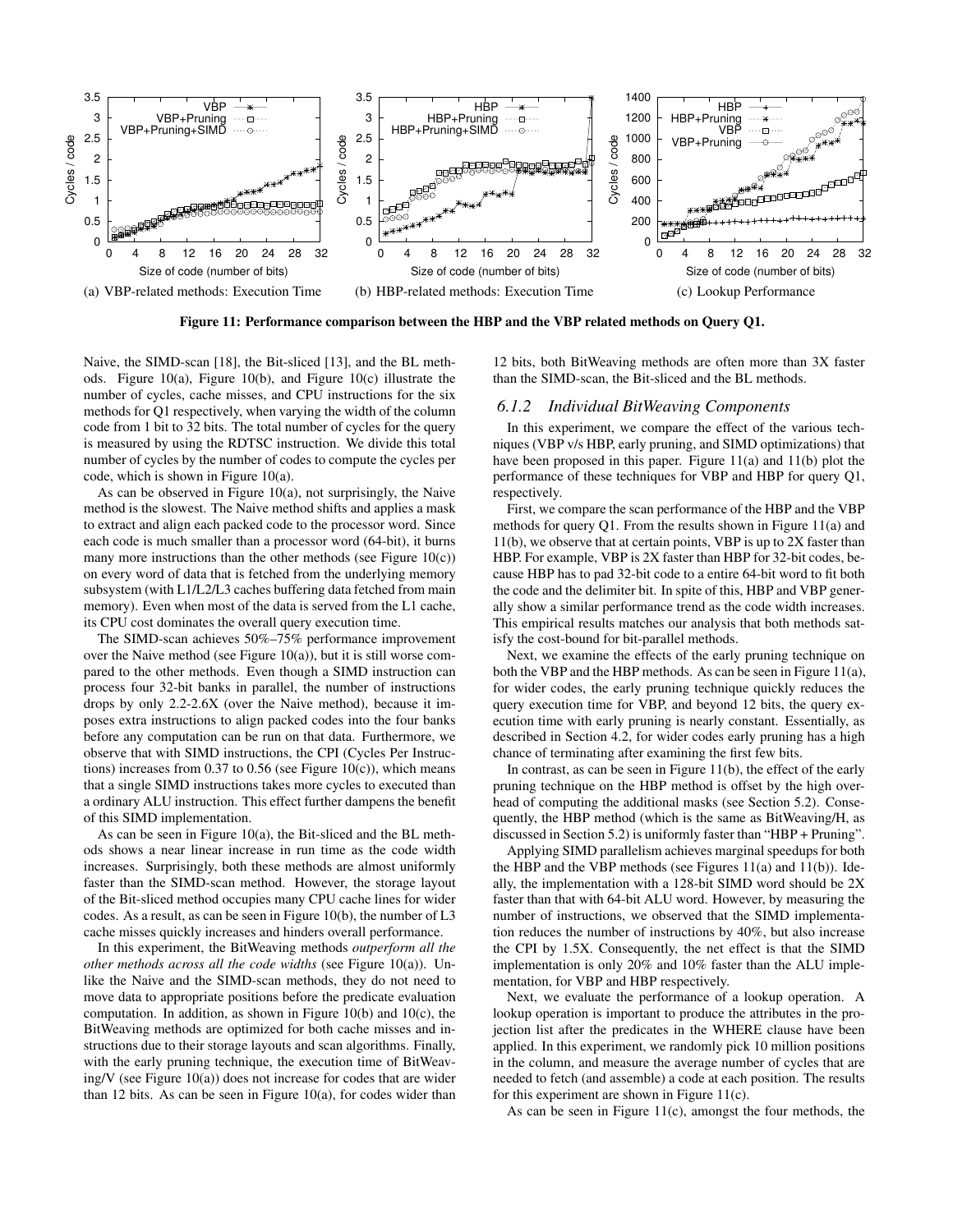

Figure 12: Performance comparison with the TPC-H Queries (BW=BitWeaving).

lookup performance of the HBP method is the best, and its performance is stable across the code widths. The reason for this behavior is because all the bits of a code in the HBP method are located together. For the VBP method, all the bits of a code are stored in continuous space, and thus it is relatively fast to access all the bits and assemble the code. For the methods with the early pruning technique, the bits of a code are distributed into various bit groups. Assembling a code requires access to data across multiple bit groups at different locations, which incurs many CPU cache misses, and thus significantly hurts the lookup performance.

# 6.2 TPC-H Evaluation

In this experiment, we use seven queries from the TPC-H benchmark [17]. These experiments were run against a TPC-H dataset at scale factor 10. The total size of the database is approximately 10GB. First, we compare the performance of the various methods on the TPC-H scan query (Q6). This query is shown below:

```
SELECT sum(l_extendedprice * l_discount)
FROM lineitem
WHERE l_shipdate BETWEEN Date and Date + 1 year
 and l_discount BETWEEN Discount - 0.01
 and Discount + 0.01 and l_quantity < Quantity
```
As per the TPC-H specifications for the domain size for each of the columns/attributes in this query, the column l\_shipdate, l\_discount, l\_quantity, l\_extendedprice are encoded with 12 bits, 4 bits, 6 bits, and 24 bits, respectively. The selectivity of this query is approximately 2%.

Figure 12(a) shows the time breakdown for the scan and the aggregation operations for the BitWeaving and the other methods. Not surprisingly, the Naive method is the slowest. The SIMDscan method only achieves about 20% performance improvement over the Naive method, mainly because the SIMD-scan method performs relatively poorly when evaluating the BETWEEN predicates (see Appendix D.1 in [12]). Evaluating a BETWEEN predicate is complicated/expensive with the SIMD-scan method since the results of the SIMD computations are always stored in the original input registers. Consequently, we have to make two copies for each attribute value, and compare each copy with the lower and upper bound constants in the BETWEEN predicate, respectively.

The BL method runs at a much higher speed compared to the Naive and the SIMD methods. However, compared to BitWeaving/H, the BL method uses more instructions to implement its functionality of parallel processing on packed data and the conversion process to produce the result bit vector, which hinders its scan performance.

Note that both the BitWeaving methods (BW/H and BW/V) outperform all existing methods. As the column  $l$  extendedprice is fairly wide (24 bits), BitWeaving/V spends more cycles extracting the matching values from the aggregation columns. As a result, for this particular query, BitWeaving/H is faster than BitWeaving/V.

We also evaluated the effects of using the BitWeaving methods as indices. In this method, the entire WHERE clause is evaluated using the corresponding BitWeaving methods on the columns of interest for this WHERE clause. Then, using the method described in Appendix A in [12] , the columns involved in the aggregation (in the SELECT clause of the query) are fetched from the associated column store(s) for these attributes. These column stores use a Naive storage organization.

In Figure 12, these BitWeaving index-based methods are denoted as BW/H-idx and BW/V-idx. As can be seen in Figure 12(a), BW/H-idx and BW/H have similar performance. The key difference between these methods is whether the aggregation columns are accessed from either the BW/H format or from the Naive column store. However, since using BW/H always results in accessing one cache line per lookup, its performance is similar to the lookup with the Naive column store organization (i.e the BW/H-idx case). On the other hand, the BW/V-idx method is about 30% faster than the BW/V method. The reason for this behavior is that the vertical bit layout in BW/V results in looking up data across multiple cache lines for each aggregate column value, whereas the BW/Vidx method fetches these attribute values from the Naive column store, which requires accessing only one cache line for each aggregate column value.

Next, we selected six TPC-H join queries (Q4, Q5, Q12, Q14, Q17, Q19), and materialized the join component in these queries. Then, we ran scan operations on the pre-joined materialized tables. Here, we report the results of these scan operations on these materialized tables. The widths of the columns involved in the selection operations (i.e. the WHERE clause in the SQL query on the pre-joined materialized tables) ranges from 2 bits to 12 bits. All these queries, except for query Q19, contain a predicate clause that is a conjunction of one to four predicates. Query Q19 has a more complex predicate clause, which includes a disjunction of three predicate clauses, each of which is a conjunction of six predicates. These queries contain a variety of predicates, including  $\langle , \rangle =, \langle \rangle$ , BETWEEN, and IN. Some queries also involve predicates that perform comparisons between two columns. The projection clauses of these six queries contain one to three columns with widths that vary from 3 to 24 bits.

Figure 12(b) plots the speedup of all the methods over the Naive method for the six TPC-H queries. For most queries, the BitWeaving methods are over one order of magnitude faster than the Naive method.

By comparing the performance of the BW/H and the BW/V meth-